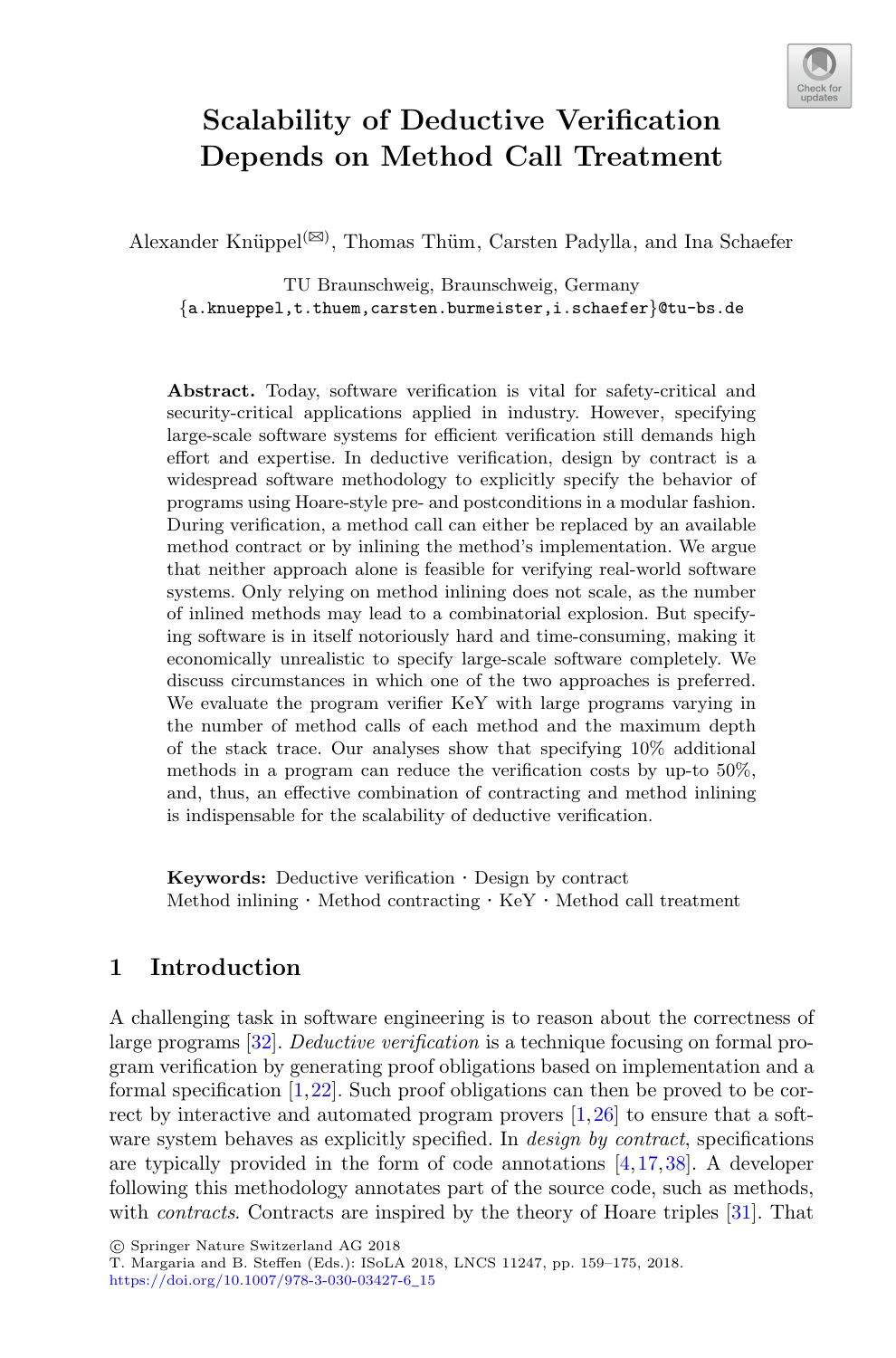is, contracts specify *preconditions* that need to be satisfied by callers and *postconditions* that callers can then rely on. Moreover, contracts can have additional information, such as *frame conditions*, which express explicitly what locations (i.e., program variables) a method is allowed to modify [\[10\]](#page-14-2).

However, deductive verification combined with design by contract is not a widespread methodology in industry. Despite its various advantages, such as an increased trust in the program's correctness, industry sees little benefit in it compared to less demanding approaches (e.g., unit testing). One reason is that it is regareded as cost-ineffective. Indeed, the specification effort is high and error-prone [\[5](#page-14-3)] and verification tasks are time-consuming.

In this regard, method call treatment is one critical aspect in the discussion about scability of deductive verification. Generally, there exist three strategies to handle method calls. The first strategy is to always *inline* methods [\[1\]](#page-13-0). That is, each method call in the method under verification is replaced by its respective implementation. However, method inlining is often infeasible due to two reasons: (1) it fails per definition in case of recursion or unavailable source code and (2), based on large call stacks, it often results in larger and more complex proof obligations, which are too costly to verify. The second strategy is *method contracting* [\[35\]](#page-15-4), where we exploit the contract of a called method if available. In this case, the verification consists of checking the preconditions at call-site and abstracting the call by its postcondition. If the implementation of a method specified with a contract changes, and the contract holds after the change, only the method itself had to be verified again. With pure method inlining, always all callers need re-verification. One problem is that not all methods can be specified, as the specification effort is typically too high for large-scale software systems. The third strategy is to use both, method inlining and method contracting, in combination.

Surprisingly, method inlining and method contracting seem to be used interchangeably in research. Numerous evaluations simply use one or the other without justification and often not even let readers *explicitly* know which one was applied (e.g.,  $[1,2]$  $[1,2]$  $[1,2]$ ). This is problematic, as research prototypes are typically applied to tiny examples only, where the verification effort is not high enough to see a difference. Hence, when aiming to apply such approaches to large-scale programs in industry, where the specification and verification effort is indeed high, applicability may be unclear.

In this paper, we investigate method call treatment and its scalability in the context of deductive verification empirically to discuss on how to improve the cost-effectiveness of this methodology to become more effective in industrial applications. As a starting point, we employ KeY [\[1](#page-13-0)], a static verifier for Java programs with an active community. In KeY, a user either applies pure method inlining or replaces methods with their respective contract (i.e., applying inlining only when no contract is available). To measure the verification effort in a controlled evaluation setting, we generate large, fully specified artificial programs that vary in the number of method calls within each method and the maximum depth of the stack trace. We justify the generation of artificial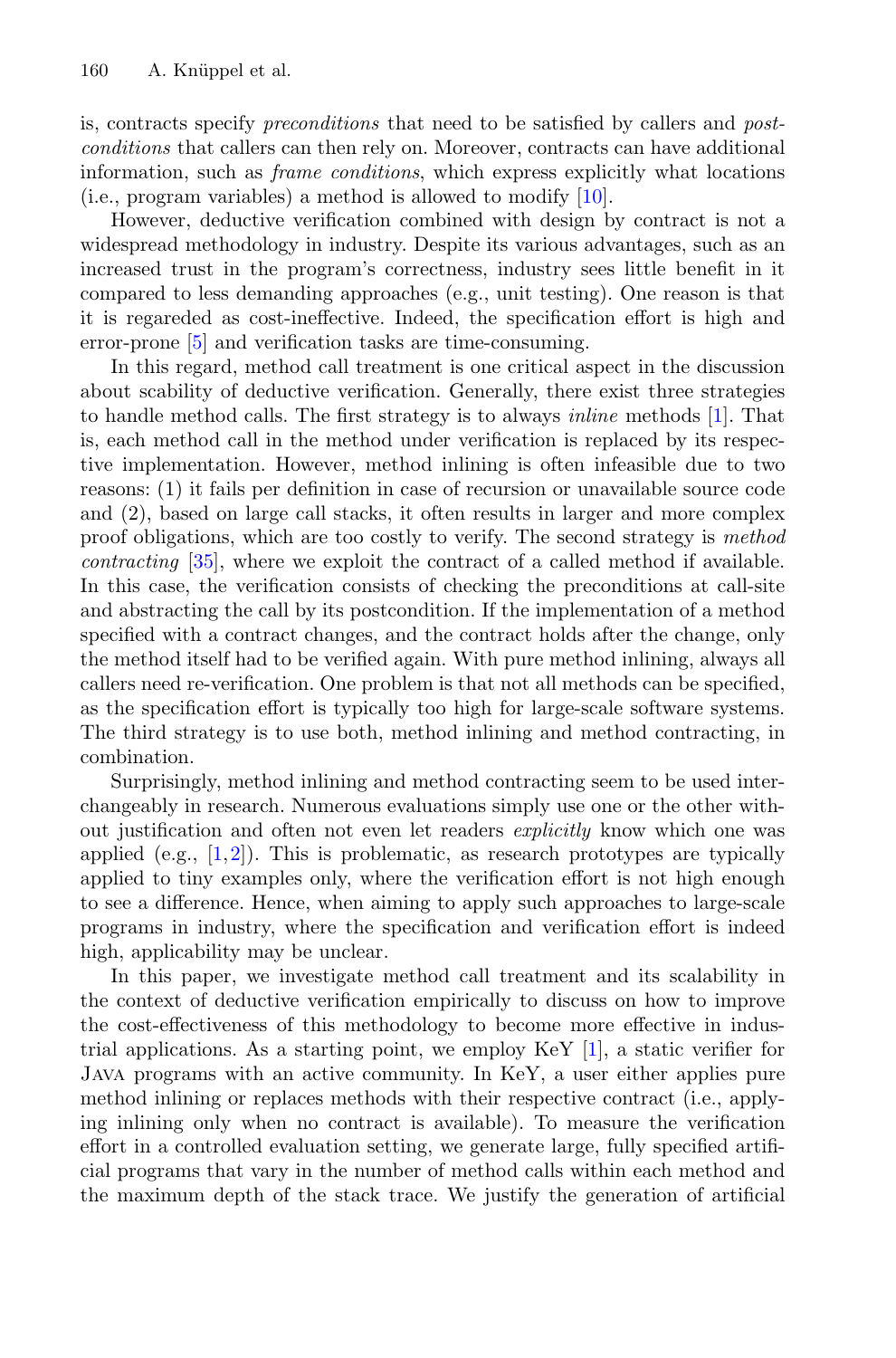programs based on three reasons: (1) to the best of our knowledge, no fullyspecified real software systems exist that provide a large enough call depth necessary for our evaluation, (2) the specification effort of such systems is too large for us to specify them ourselves, and (3) generating such programs gives us confidence in the correctness of the implementation and specification. In summary, we make the following contributions:

- We discuss method inlining and method contracting for their advantages and limitations in deductive verification and propose to use an effective mixture of both approaches.
- We introduce an artificial benchmark for JML-based verification tools.
- We evaluate our proposal on large generated programs with KeY empirically by measuring the verification effort in different scenarios. Our empirical investigation is a stepping stone towards automated deductive verification and better applicability for industrial use cases.

## **2 Method Call Treatment in Deductive Verification**

Deductive verification is a formal approach to reason about logical properties of programs [\[43\]](#page-16-0). Properties such as *"does not crash"*, *"has no arithmetic overflows"*, and even more complex behavioural properties such as *"sorts an array"* are possible. Program verifiers translate these properties and the program to different flavors of first-order logic to reason about their conformance and to become amenable for proof automation  $[1,4,26]$  $[1,4,26]$  $[1,4,26]$  $[1,4,26]$ . Deductive program verification is often based on one of two approaches to transform implementation and specification into provable verification conditions, namely *weakest precondition calculus* and *symbolic execution*. Following the original formulation of Floyd-Hoare logic [\[27](#page-15-5),[31\]](#page-15-3), Dijkstra suggested the weakest precondition calculus to compute the weakest conditions that must hold at the initial state of the program for given postconditions [\[22\]](#page-14-0). Symbolic execution follows a forward manner. Here, all possible execution paths for all possible input data are explored, which can be exploited for program verification against functional properties [\[15](#page-14-4)]. Program verification is often not fully automatic due to the undecidability of the underlying verification problem. User interaction, such as providing loop invariants, becomes necessary when proofs exist but cannot be found automatically.

The program verifier KeY allows practitioners to verify that a given Java program (or parts thereof) adheres to its contracts written in the Java Modeling Language (JML). Figure [1](#page-3-0) illustrates how JML is used to specify the intended behavior of a Java program in terms of method contracts. Here, method maxInArray returns the maximum integer in an integer array and max the maximum of two integers. The keyword requires represents the precondition that must be fulfilled. The keyword ensures represents the postcondition that all callers of that method can rely on when the precondition is fulfilled.

Method maxInArray calls method max when the size of the array exceeds one. To verify that maxInArray indeed conforms to its contract, we must verify that all invoked methods behave correctly as well. Otherwise, we cannot ensure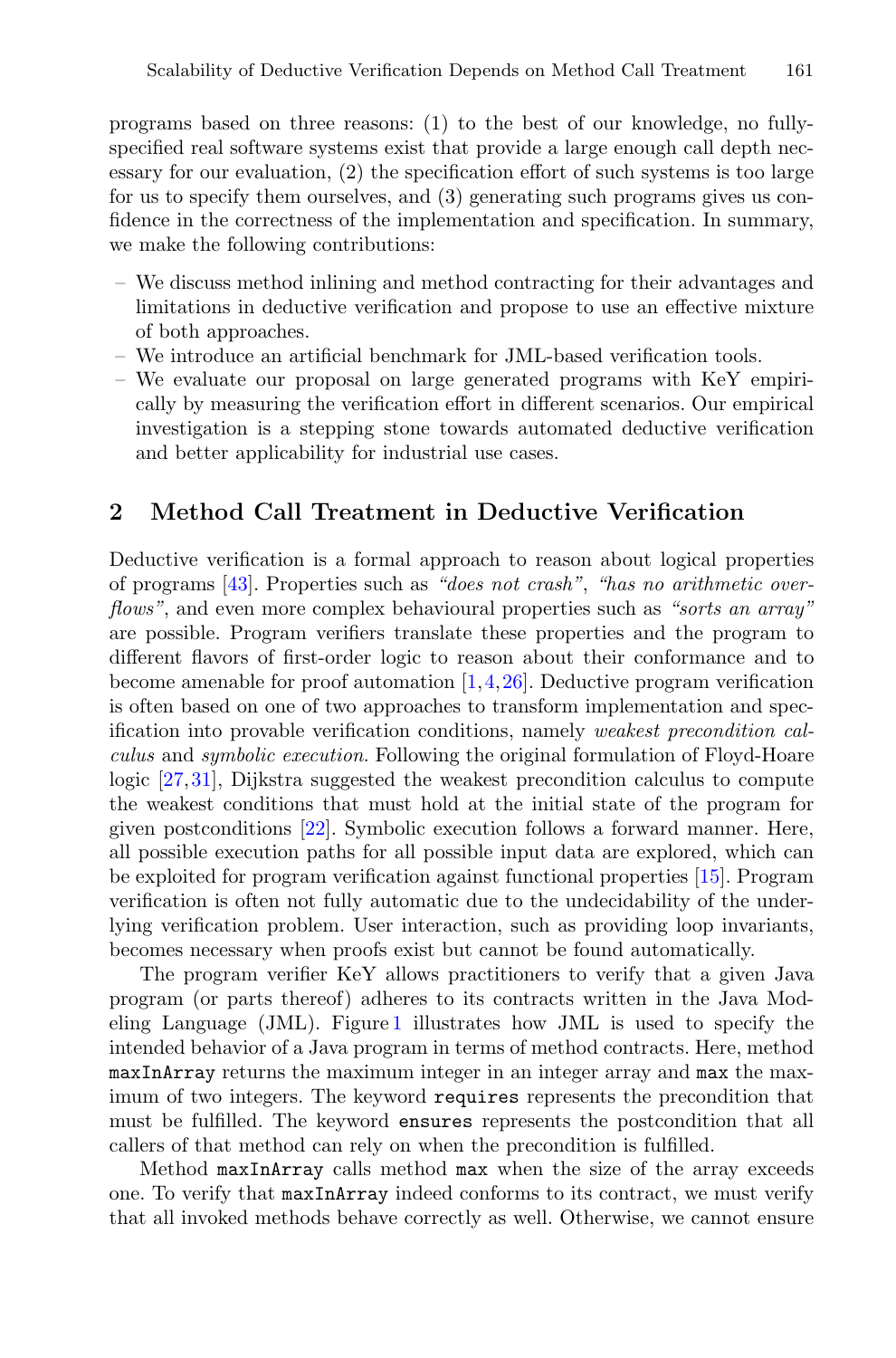```
/*@ public normal_behavior
 \mathbf{1}@ requires array.length \geq 1;
 \overline{2}@ ensures \result =3
 \overline{4}(\text{max int } j; 0 \leq j \&& j \leq array.length; array[j]),5
      @*{}'6
    public int maxInArray(int array[]){
\overline{7}int tmp = \arctan 0 ;
 \mathbf{R}for (int i = 1; i < array length; +i) {
\overline{9}tmp = max(array[i], tmp);10
       ł
11return tmp:
12\mathcal{E}13
    /*@ public normal_behavior
14
      @ ensures a \leq b \implies \text{result} = b\odot&& a > b \Rightarrow \result = a
15
      @*{/}16
    public int max(int a, int b){
17
       return a > b ? a : b;
18
19
```
<span id="page-3-0"></span>**Fig. 1.** Specification of Methods maxInArray and max

that the method returns the maximum integer in the given array. Typically, two options exist to treat method calls in deductive program verification: *method inlining* and *method contracting*. In this regard, we can either inline the implementation of method max into method maxInArray at invocation time or we can use the method contract instead.

When verifying a specified method, method contracting only focuses on the first level of method calls, whereas in method inlining the whole call stack of a method is of interest. In our experience, real programs have stack sizes of 20 and beyond. A considerable consequence is thus the increase in size and complexity of the respective proof obligations when method inlining is used, potentially rendering the verification effort infeasible. However, defining strong enough contracts for automated verification is notoriously hard and requires numerous iterations. Even when methods are already specified by developers, a lot of time is spent on refining dependent contracts to make them sufficient for method contracting.

Although examples of real-world software as subject to deductive verification exist in the literature (e.g., TimSort [\[21](#page-14-5)] or JavaCard [\[48\]](#page-16-1)) where a combination of method inlining and contracting was used, the difference in verification effort between both approaches is negligible, because of their comparably small call stacks. To the best of our knowledge, verification effort for either approach of larger programs has not been evaluated empirically before. In the next section, we first discuss under which circumstances method inlining or contracting is preferred.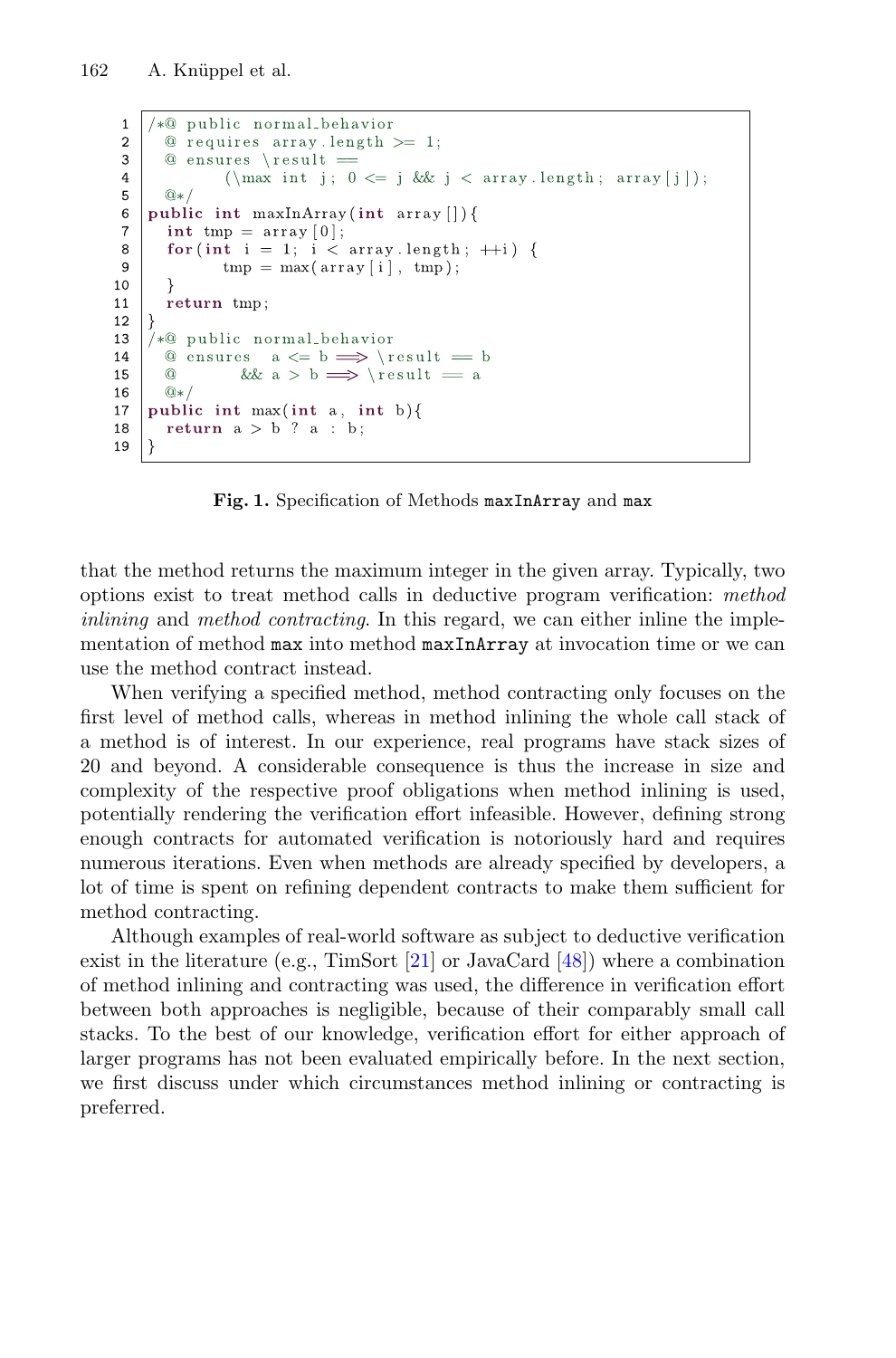# **3 Criteria for Method Call Treatment**

Method inlining and method contracting have both their place in deductive verification. In this section, we discuss advantages and drawbacks of both strategies. To this end, we chose criteria important for software engineering and deductive verification involving specification correctness, specification effort, information hiding, unbounded loops, unbounded recursion, verification effort, and incremental verification. In the following discussion, we further distinguish two types of criteria. First, *hard criteria*, where only one approach is applicable in a verification attempt. Second, *soft criteria*, where both approaches are applicable but with varying degrees of success.

#### **3.1 Hard Criteria for Method Call Treatment**

*Specification Effort.* Baumann et al. [\[5\]](#page-14-3) already argued that writing adequate specifications is the hardest part in formal verification. Typically, developers specify methods concurrently. As a consequence, insufficient specifications or even unspecified methods during the early verification attempts are inevitable. In our experience, writing specifications that are sufficient for method contracting requires numerous iterations over a method itself and its called methods. Moreover, not each developer that specifies contracts is also involved in the verification itself, making it almost impossible to come up with a sufficient method contract for complex behavior from the beginning. Hence, invocations of insufficiently specified methods can only be dealt with through method inlining, when there are no resources available for improving the specification.

*Incomplete Implementation.* A concern with method inlining when proving correctness of a method is that the implementation of all called methods must be accessible. If source code is unavailable, as often is the case for calls to APIs (e.g., Java's Collection API), or a method is not yet implemented, inlining will fail and correctness cannot be ensured. An exception to the case when source code is unavailable constitutes techniques regarding the verification of bytecode [\[40](#page-15-6)]. However, bytecode verification is limited to languages executed by a virtual machine (e.g., Java). Method contracting omits the implementation, as the contract makes the intended behavior of a method explicit. If we assume that all called methods adhere to their respective contract, we can prove correctness with method contracting even when source code is unavailable by providing adequate contracts.

*Unbounded Loops and Unbounded Recursion.* Dealing with loops and recursion in deductive verification is typically difficult. Bounded loops and bounded recursive calls can be unrolled [\[1](#page-13-0)]. When the stop criterion is indefinite at compile-time, loop invariants must be specified and used during verification. For instance, the length of the input array of maxInArray is not necessarily known before run-time. If the array's length cannot be determined statically, the for-loop becomes unbounded (e.g., the size of the input array is determined at run-time). Inlined methods depending on unbounded loops or recursion may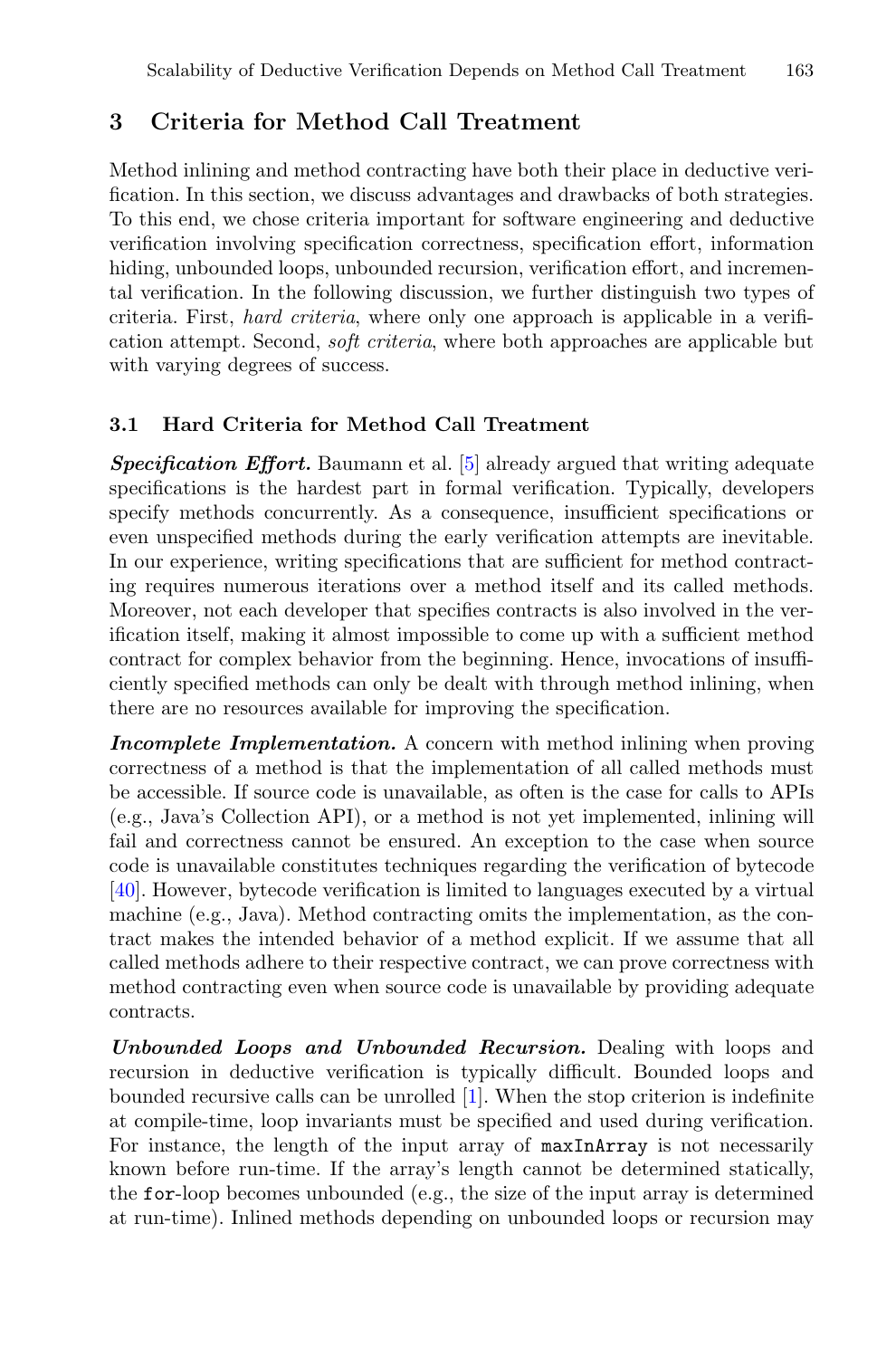therefore result in a time out and consequently fail. A good choice is to use method contracting instead if a contract is available. In the aforementioned example, when maxInArray is called in a method that we want to prove correct, method contracting or an additional loop invariant is the preferred choice to automatically ensure that maxInArray does not violate any stated properties. The call could also provide concrete bounds, but would deteriorate software evolution and maintainability.

## **3.2 Soft Criteria for Method Call Treatment**

*Verification Effort.* Verification effort is typically either measured in terms of *proof steps* of a found proof [\[1\]](#page-13-0) or in total execution time. Here, we focus on the former measurement, as it is independend of external factors, such as computational power. In particular, reasons for a large number of proof steps are manifold, such as the size and complexity of the program and specification that are subject to verification. For instance, symbolic execution in KeY leads to a step-wise unfolding of Java source code. In case of dynamic dispatch, additional case distinctions have to be made during verification [\[1](#page-13-0)]. Unlike method contracting, pure method inlining may lead to a combinatorial explosion in the verification effort, as each method can invoke methods itself that must be also inlined. Nevertheless, there exist cases where sufficient method contracts may also result in larger predicates than the actual implementation. In our evaluation, we aim at empirically investigating the verification effort for method inlining and method contracting in more detail.

*Re-verification Effort.* When software evolves, each modification may solve prior defects or lead to the introduction of new defects and, thus, re-verification becomes necessary. Because verification is expensive, it is desirable to save verification effort once a program is proved by only re-verifying the parts affected by a change. If the implementation of a specified method changes, only the contract has to be re-established for contracting, whereas for method inlining all callers must be re-verified. If the specification of a method changes, however, only contracting is affected. In this case, the method itself and all of its callers must be re-verified. Moreover, this may involve an adaption of multiple depending contracts. Method inlining is unaffected in this regard, because specifications of inlined methods are ignored. To conclude, we state the hypothesis that the re-verification effort is less with method contracting than with method inlining.

## **3.3 Summary**

Table [1](#page-6-0) summarizes our insights of the previous discussion. A "**+**" means that the respective approach usually performs better and a "**–**" means that the respective approach fails or performs poorly in that category. The first three rows represent the hard criteria for method call treatment. When dealing with insufficient specifications, only method inlining allows us to verify the correctness of a method.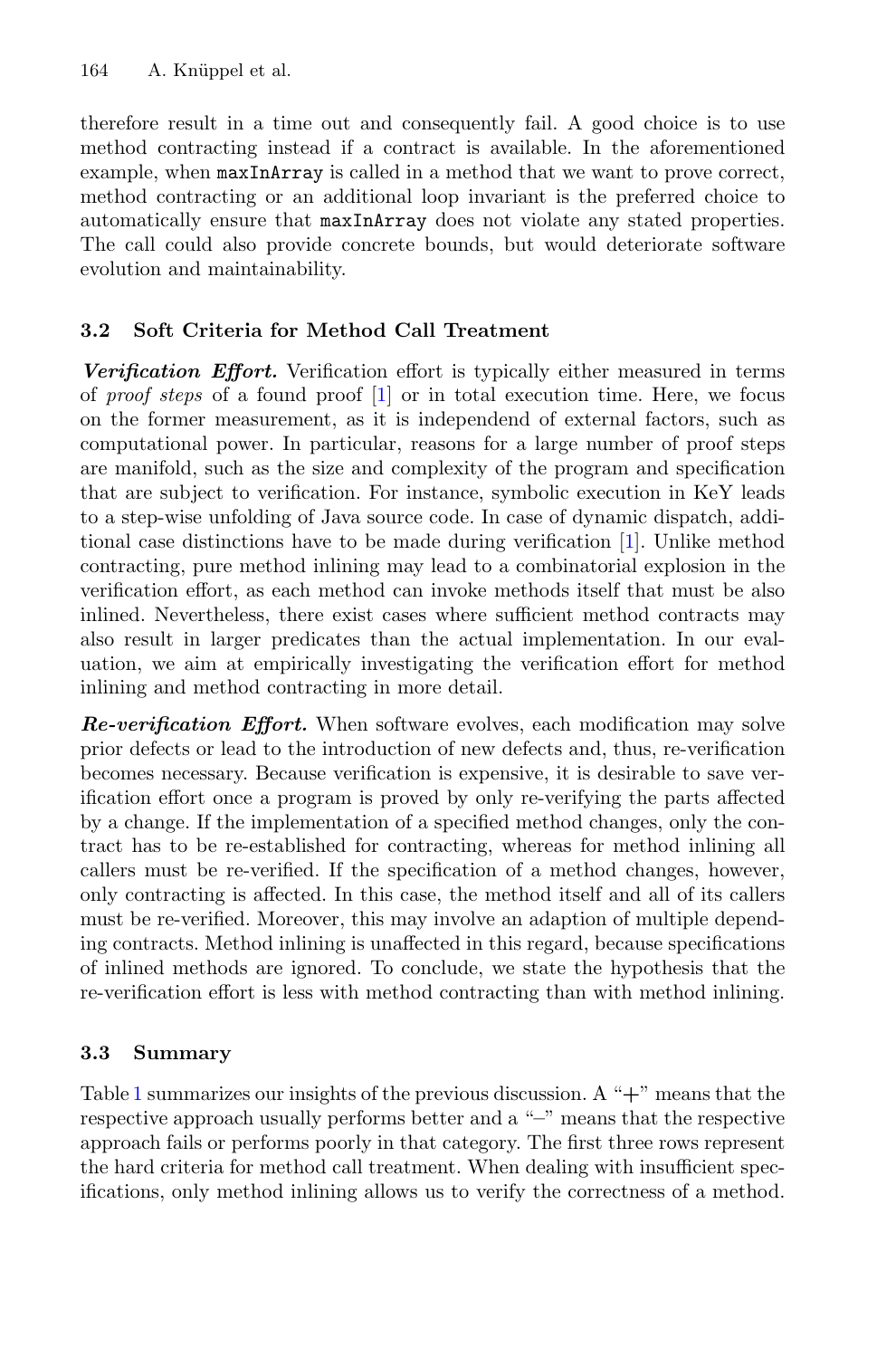In case of incomplete implementations and unbounded loops and recursion, however, only method contracting suffices. For the soft criteria, we see verification effort and re-verification effort after a change in the implementation in favor of method contracting. If the specification of a called method changes and method inlining is used, re-verification is not needed. However, if the specification of a proven method changes, method inlining should perform worse depending on call width and call depth of the method. Our goal of the next section is to investigate verification effort under change empirically.

**Table 1.** Comparison of method contracting and method inlining based on chosen criteria

<span id="page-6-0"></span>

| Criteria                                          |        | Contracting   Method inlining |
|---------------------------------------------------|--------|-------------------------------|
| Specification effort                              |        |                               |
| Incomplete implementation                         |        |                               |
| Unbounded loops and recursion                     | $\!$   |                               |
| Verification effort (initial phase)               |        |                               |
| Re-verification effort (change in implementation) | $^{+}$ |                               |
| Re-verification effort (change in specification)  |        |                               |

## **4 Scalability of Method Call Treatment**

We conducted a controlled experiment to measure the effect of method inlining and method contracting on scalability for deductive verification. According to our experience, it is untypical to verify a software system all at once. Hence, we are particularly interested in the effort needed for re-verification of small changes in implementation and specification of single methods. The two independent variables are (a) the *call width* representing the number of method calls within a method body and (b) the *call depth* representing the maximum stack trace of a method call. Both variables allow us to increase the program complexity in a comprehensible and controllable way.

For proving methods in realistic software systems, two problems arise. On the one hand, due to our interest in the verification effort under change, each method needs to be specified with strong enough contracts. The demand in specification effort is, thus, high and not manageable by us for research projects of this scope. On the other hand, for call depths of 20–30, the verification effort becomes infeasible with method inlining. Our solution is therefore to generate artificial programs, varying in call width and call depth, for which we can ensure correct implementations and specifications such that all proofs can be closed automatically.

The rationale behind excluding user interaction is twofold. First, developers need to know how to formally specifiy software, but they should not need to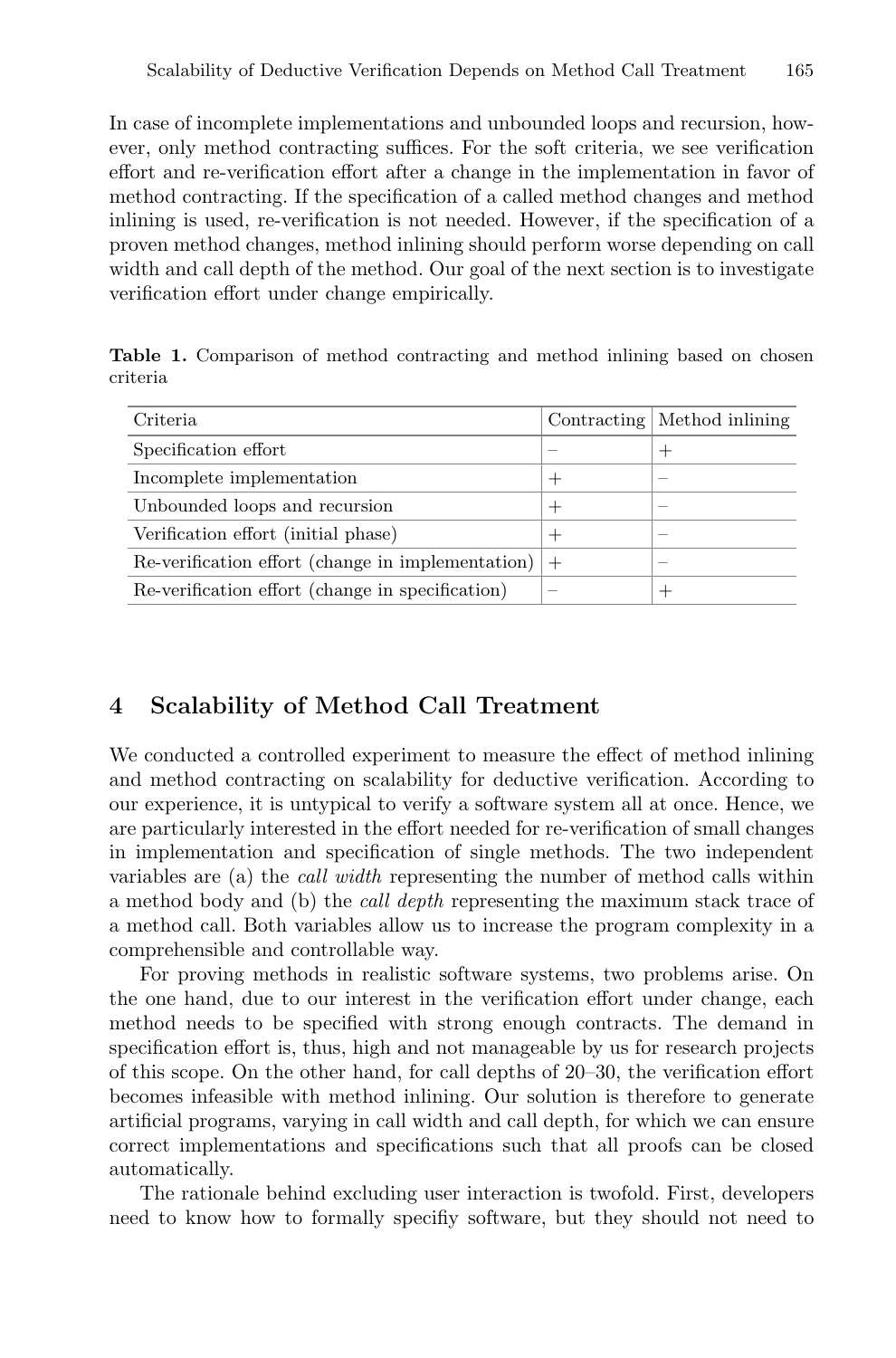have expertise in proof theory  $[4]$  $[4]$ ). This, however, is necessary to work with verification systems interactively. Second, the increased expense does not justify the additional insights we may get and is probably unmanageable for us with respect to our experiments.

For the comparison between method inlining and method contracting, we (a) evaluate the root method and a leaf method under change, which gives us indirectly upper and lower bounds for the verification effort of an arbitrary method in-between the call hierarchy, and (b) evaluate the verification effort of ten randomly chosen scenarios, where specifications are sufficient for method contracting in  $0\%$ ,  $10\%$ , ...,  $100\%$  of the total number of methods. We address the following research questions.

- **RQ1.1:** What is the re-verification effort if the root method's implementation is changed?
- **RQ1.2:** What is the re-verification effort if the root method's contract is changed?
- **RQ2.1:** What is the re-verification effort if a leaf method's implementation is changed?
- **RQ2.2:** What is the re-verification effort if a leaf method's contract is changed?
- **RQ3:** Given a partially specified program, to what extend does the distribution of contracts impact the verification effort?

Our generators produce Java programs with JML specifications for a given call width and call depth. We analyzed these programs using the program verifier KeY in version 2.6. With the exception to the treatment of method calls, all parameters are set to their respective default. All generators, implementation artifacts, and experimental results can be found online.[1](#page-7-0)

#### **4.1 Benchmark for JML-Based Verification**

Sorting algorithms are typical in software systems and should ideally be verified to ensure their intended behavior  $[21]$ . They are particularly interesting for an evaluation, as they embody real use cases with typical language constructs such as arrays or loops. We therefore decided to implement a sorting algorithm close to bubble sort called *circuitous sorting*, where we are able to specify a variable call width and call depth. However, writing generators with variable call width and call depth to produce verifiable programs with moderate complexity is nontrivial. For the circuitous sorting program we needed countless iterations until all generated method contracts including loop invariants were strong enough for the successful verification with method contracting. Consequently, we decided to write a generator for a simpler program first, namely a program with variable call width and call depth that performs an addition called *circuitous addition*. Our generators together with their respective results may serve as benchmarks

<span id="page-7-0"></span><sup>1</sup> [https://www.github.com/AlexanderKnueppel/MethodCallTreatment.](https://www.github.com/AlexanderKnueppel/MethodCallTreatment)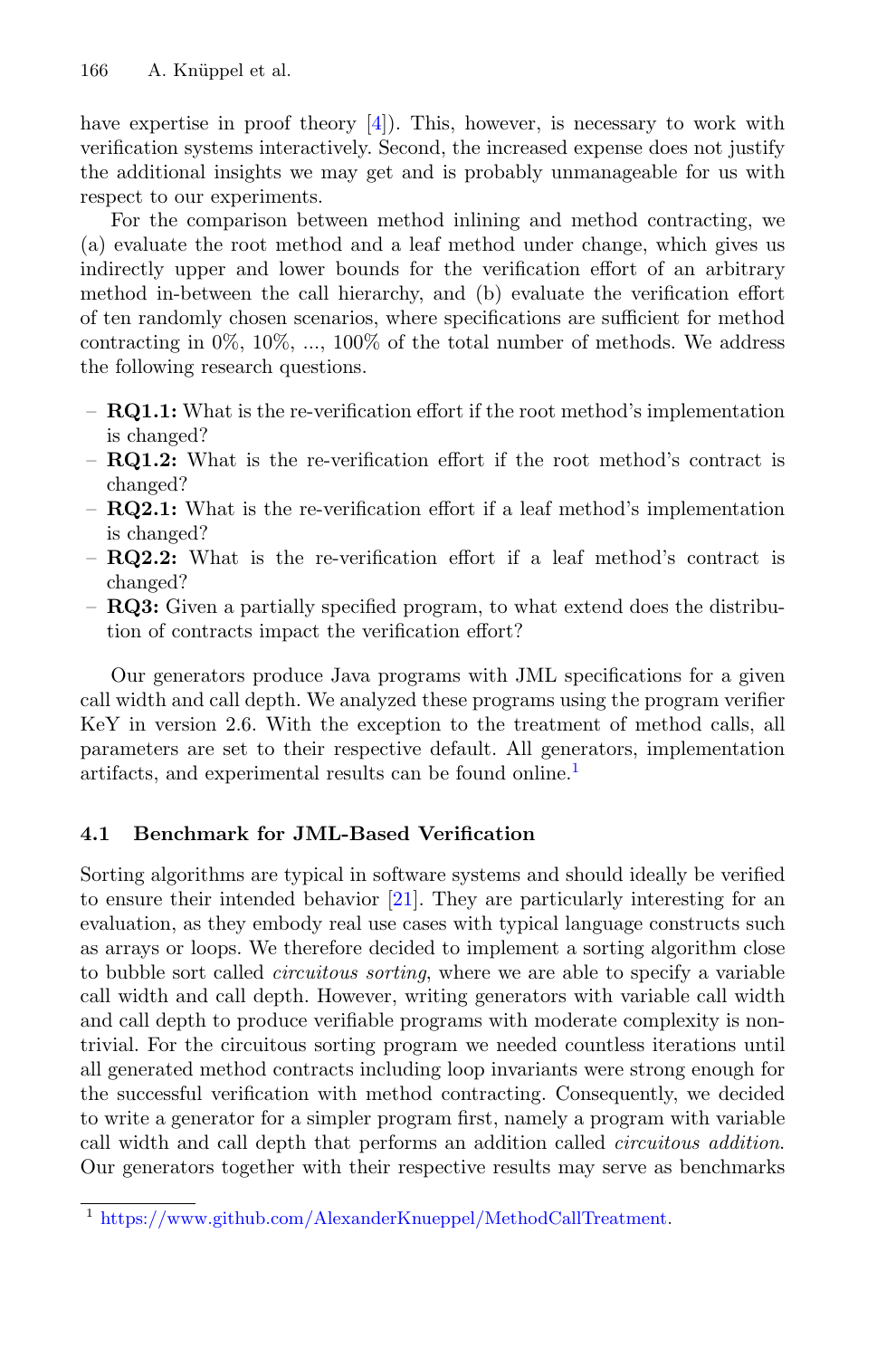for upcoming techniques that aim at reducing verification effort. In the following, we briefly describe both generators.

*Generator for the Circuitous Addition:* We built a generator for programs that count and return the number of total method calls plus some input *i*. The control flow of these programs with call width *n* and call depth *m* for the root method a1 is as follows. First, the method a1 takes an integer as input and invokes *n* methods. Each of these methods invokes *n* methods itself. This procedure goes on until the depth size *m* is reached. Leaf methods return input *i*. As depicted in Fig. [2,](#page-8-0) a1's method contract ensures in its ensures statement that  $i$  is incremented by 2. In the example, the call depth is set to 1, so  $b1$  is a leaf method returning input *i*.

```
\mathbf{1}/*@ public normal_behavior
                                           /*@ public normal_behavior
   @ requires i < 2147483608-2;
                                           @ requires i < 2147483608;
\boldsymbol{2}\circ ensures \result==\old(i)+2;
                                           @ ensures \result==\old(i);
3
\overline{4}@* /0*/5
   public int a1(int i){
                                           public int b1(int i){
6
      int j = b1(i); i = j+1;return i;
                                           \mathcal{F}\overline{7}j = b1(i); i = j+1;8
      return i;
   \boldsymbol{\}}9
```
<span id="page-8-0"></span>**Fig. 2.** Root method a1 and leaf method b1 of generated circuitous addition program with call width  $= 2$  and call depth  $= 1$ .

*Generator for Circuitous Sorting:* The root method a1 of the generated circuitous sorting program for call width  $n = 2$  is depicted in Fig. [3.](#page-9-0) Usually, bubble sort is formulated using two nested loops. To integrate call width and call depth, we decomposed the original algorithm into numerous methods accordingly. The leaf method brings exactly one element to its correct sorting position in the input array. The methods on the layer above are calling the leaf method *n* times and are also bringing one element to the correct position themselves.

*Code Optimization.* Our generators produce very large programs with many methods for high call widths and call depths. For instance, the add program with call width 9 and call depth 9 allocates approximately 10GB of hard drive. As a result, a huge amount of time is spent in the parsing process of the program in KeY for such programs. We thus simplified our programs such that only one method is created for each layer. The examples in Figs. [2](#page-8-0) and [3](#page-9-0) are already optimized such that they call method b1 two times instead of calling a method b1 and then a method b2, both having an equivalent implementation and specification. We checked that the verification effort in KeY is the same for both approaches, which is why we kept this optimization for **RQ1** and **RQ2**. For **RQ3**, we use the former approach, as otherwise we would not be able to have specified and non-specified methods at the same time on the same layer.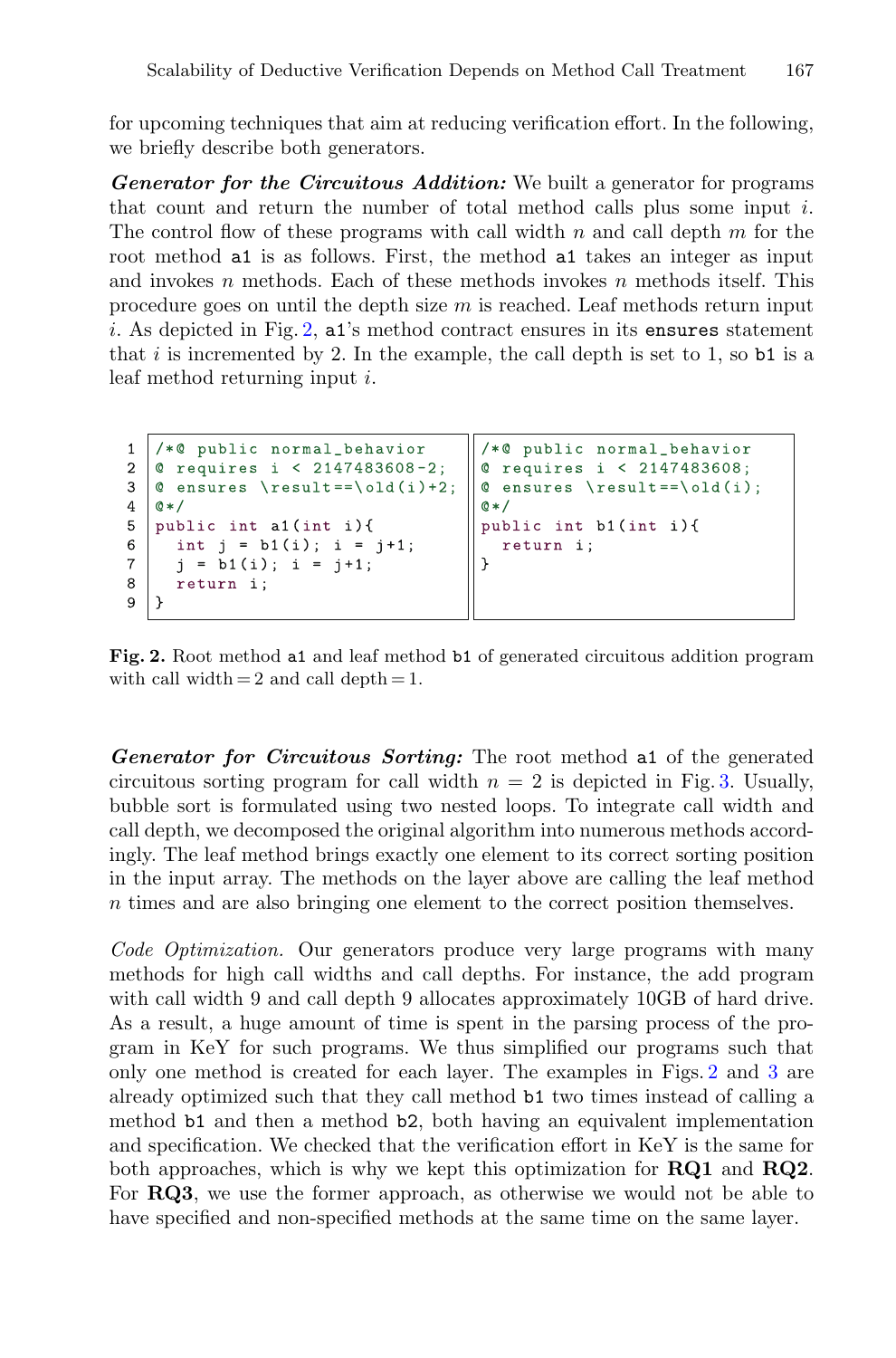```
/*@ public normal_behavior
 \mathbf{1}\overline{2}@ requires p \ge 0 & p + 7 < a. length;
    | © requires (p > 0 ==> (\forall int y; 0 <= y & &
 3
           y \le a. length - p; a[y] \le a[a. length - p]));
 \overline{4}\circ requires (\forall int z; a.length - p <= z &&
 \, 5 \,z \le a.length -1; a[z] \le a[z+1]);\,6\,\circ ensures (\forall int o; 0 <= 0 & &
 \overline{7}o \le a.length - (7+p); a[o] \le a[a.length - (7+p)]);8
    @ ensures (\forall int pos; a.length - (7+p) <= pos &&
 \boldsymbol{9}10
           p \le a.length-1; a[p] \le a[p+1]);11
    \sqrt{e^*}public void al(int[] a, int p){
12<sup>°</sup>b1(a, p+0);13
        b1(a, p+3);14
       int b = 0;
15
16
    /*0 loop_invariant
    \begin{bmatrix} 0 & 0 & \leq b & 0 & 0 \\ 0 & 0 & \leq b & 0 & 0 \\ 0 & 0 & 0 & 0 & 0 \\ 0 & 0 & 0 & 0 & 0 \\ 0 & 0 & 0 & 0 & 0 \\ 0 & 0 & 0 & 0 & 0 \\ 0 & 0 & 0 & 0 & 0 \\ 0 & 0 & 0 & 0 & 0 \\ 0 & 0 & 0 & 0 & 0 \\ 0 & 0 & 0 & 0 & 0 \\ 0 & 0 & 0 & 0 & 0 \\ 0 & 0 & 0 & 0 & 0 & 0 \\ 0 & 0 & 0 & 0 & 0 & 0 \\ 0 & 0 & 0 &17
    @ (\forall int k; 0 <= k & k < b; a[k] <= a[b]) & &
18
    \& (\forall int 1; a.length - (p + 6) <= 1 & &
19
      1 < a.length -1; a[1] < a[1+1] & &
20
21(9)(p + 6) > 0 \implies (\text{for all int } m; 0 \le m \&\)m < a.length - (p + 6); a[m] <= a[a.length - (p + 6)]));
2223
     @ decreasing a.length - b;24
     @ assignable a[*];
25
     @*26
        while (b \le a.length - (1 + (p + 6)))if (a [b] > a [b+1]){
27
              int x = a[b];
28
29
              a [b] = a [b+1];30
              a [b+1] = x;\mathcal{P}31
32
           b++;\mathbf{r}33
34
     \mathcal{F}
```
<span id="page-9-0"></span>**Fig. 3.** Root method at of the circuitous sorting program for call width  $= 2$ .

#### **4.2 Empirical Comparison of Method Call Treatment**

We now present the results of our study for circuitous addition and circuitous sorting. We decided to use KeY, since a user can choose between the options *method expand* (i.e., method inlining) and method contracting. We conducted all experiments on an infrastructure with two virtual servers, each constituting 16 cores and an assigned RAM of 48 GB. We limited the number of proof steps to 500,000 per experiment, after which we could not observe anymore progress in the verification phase.

*RQ1.1: What is the re-verification effort if the root method's implementation is changed?* If the root method's body is changed, only the root method must be verified again, because the root method has no callers. Figure [4a](#page-10-0) and b depict the number of proof steps needed to verify the root method of the circuitous addition and circuitous sorting programs for method inlining and method contracting. Yaxes of  $(a)$ – $(c)$  have logarithmic scale. The call depth for both programs reaches from 1 to 10. The call width is 5 for the circuitous addition program and 1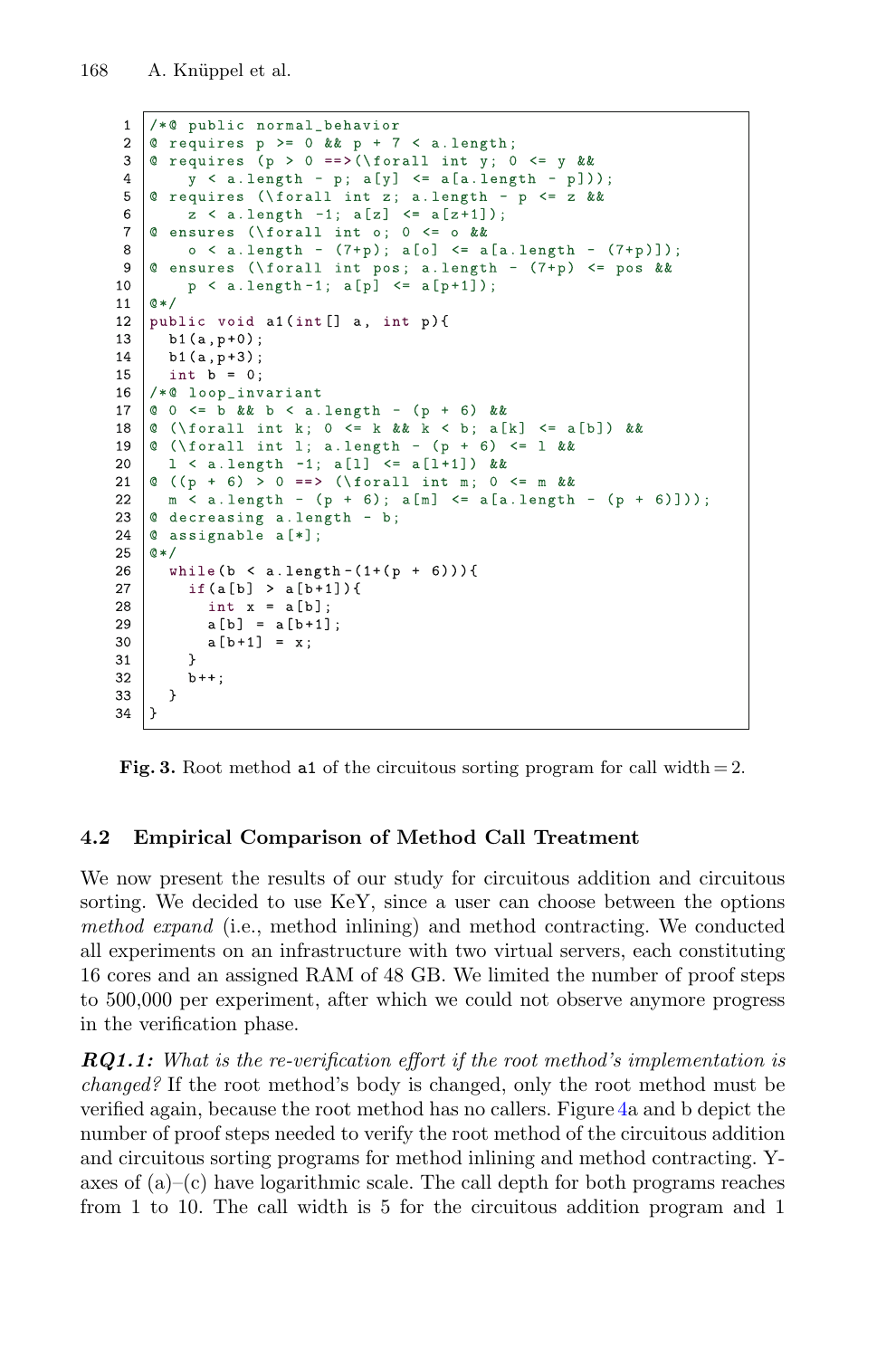for the circuitous sorting program. In our experience, 5 is a realistic number of method calls for good-structured Java programs. However, circuitous sorting was not verifiable anymore for larger call widths. The result were either timeouts or OutOfMemory-exceptions. As expected, changing the root method's implementation results in exponential verification effort for method inlining, because every method in the call stack is inlined. For method contracting, we have linear verification effort.



<span id="page-10-0"></span>**Fig. 4.** Empirical results of our evaluation for various change scenarios with respect to call width and call depth.

*RQ1.2: What is the re-verification effort if the root method's specification is changed?* Likewise to RQ1.1, if the root method's specification is changed, only the root method must be verified again. Hence, the result is the same as for *RQ1.1*.

*RQ2.1: What is the re-verification effort if a leaf method's implementation is changed?* For method inlining, every method that inlines the respective leaf method must be verified again. In this case, the verification effort becomes exponential, as every method is inlined at each layer above their own layer exactly once. For method contracting, only the leaf method must be verified and, thus, only a constant number of proof steps is required, independent of the call depth. This case is identical to *RQ2.2* in terms of verification effort.

*RQ2.2: What is the re-verification effort if a leaf method's contract is changed?* If the contract of a leaf method is changed, we have constant verification effort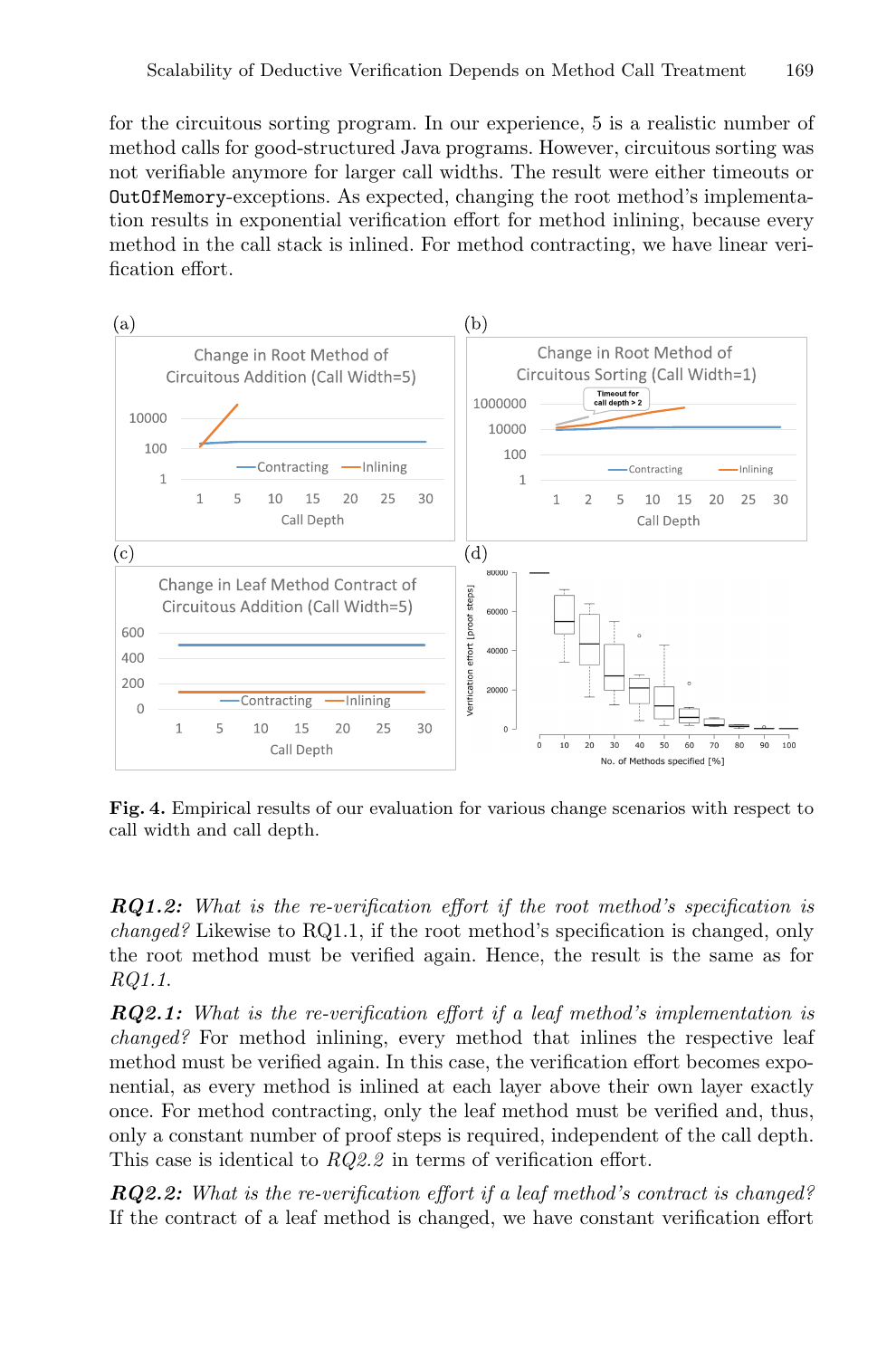for method inlining and proportional effort to the number of callers for method contracting (cf. Fig. [4c](#page-10-0)). However, for method inlining we only need to re-verify the leaf method, whereas for method contracting, we need to re-verify the leaf method and every caller of it exactly once, independent of our optimization. The re-verification effort is thus higher with method contracting.

*RQ3: Given a partially specified program, to what extend does the distribution of contracts impact the verification effort?* We evaluated ten scenarios, where the circuitous addition program was specified iteratively. In each iteration, 10% additional randomly-chosen methods are specified. Subsequently, the verification effort of the root method is measured to control call width and call depth. Since KeY does not support a mixture of method contracting and method inlining natively, this way we simulate a combination of both approaches. The box plot in Fig. [4d](#page-10-0) illustrates the results, where  $0\%$  represents method inlining (i.e., only the root method is specified) and 100% represents method contracting (i.e., every method is specified). The analysis emphasizes that strategically specifying an additional 10% of all methods inside the call hierarchy can reduce the verification effort by up-to  $50\%$  on average (cf. the median on  $20\%$  and  $30\%$ ). Moreover, there is a wide range in verification effort on numerous iterations. Hence, it matters which parts are specified with respect to the verification effort and, thus, there seems to be potential for a guiding specification process to further support developers.

*Threats to Validity.* We generated programs ourselves, which threatens internal validity, as we might have chosen unrealistic specifications or implementations. However, the sorting program exhibits that writing generators for specified source code – even for small programs – sufficient for method contracting and automated verification is non-trivial. Moreover, we focused on controlling call width and call depth to investigate the scalability of method call treatment approaches, which otherwise would not have been possible. In this regard, we mostly depicted results for a call width of five, as long methods are considered a bad smell anyway [\[28\]](#page-15-7). Moreover, we specified all loops in the sorting program with a loop invariant. Even for method inlining, loop invariants are necessary to find proofs automatically.

An external threat is the choice of KeY as the only verification system. In fact, our evaluation revealed a bug in the implementation leading to an increased garbage collection, which deteriorated the verification time needed. Yet, KeY is one of the most mature verification systems for Java programs with a dedicated community. Moreover, we were not interested in the total number of proof steps needed for either method inlining or method contracting, but how both approaches influence deductive verification in relation. Finally, we generated programs with exactly one class, as we did not want to measure the influence of classes on the verification effort, but only changes in specification and implementation of methods directly.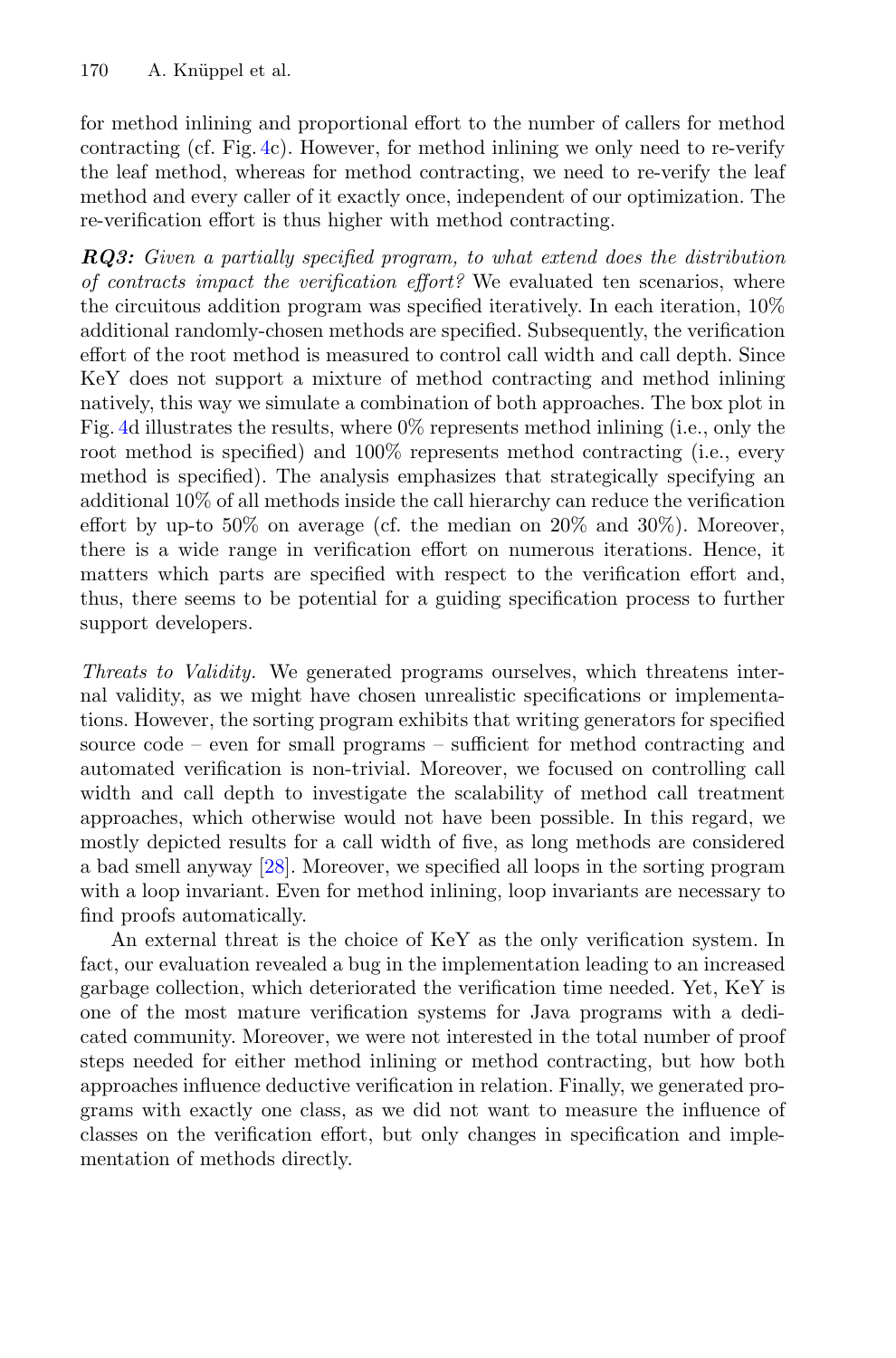#### **5 Related Work**

Method call treatment is only one parameter of many in the verification of programs. For instance, other parameters in KeY include the treatment of loops (i.e., loop unrolling or using a specified invariant), strategies for proof splitting, and also how arithmetic or quantifiers are treated [\[1](#page-13-0)]. However, we were particularly interested in the differences between method inlining and method contracting, which is why we set all other parameters to their defaults.

To give a feeling on how research on deductive verification is considering the treatment of method calls, we inspected numerous publications. In particular, we looked at publications containing empirical evaluations and verification measurements, as well as publications contributing conceptual ideas based upon method contracts. To briefly summarize, we found eight publications that use method contracting  $[5,16,17,23,24,39,44,49]$  $[5,16,17,23,24,39,44,49]$  $[5,16,17,23,24,39,44,49]$  $[5,16,17,23,24,39,44,49]$  $[5,16,17,23,24,39,44,49]$  $[5,16,17,23,24,39,44,49]$  $[5,16,17,23,24,39,44,49]$  $[5,16,17,23,24,39,44,49]$  $[5,16,17,23,24,39,44,49]$  $[5,16,17,23,24,39,44,49]$  and seven publications that use method inlining [\[7](#page-14-7)[,18](#page-14-8),[20,](#page-14-9)[34,](#page-15-11)[37](#page-15-12)[,42,](#page-16-4)[47\]](#page-16-5). Numerous other publications we investigated do not give information about the used approach [\[1](#page-13-0)[,2](#page-13-2)[,6](#page-14-10),[9,](#page-14-11)[11](#page-14-12)[,13](#page-14-13)[,25](#page-15-13),[46\]](#page-16-6). Our evaluation shows that method call treatment is not yet another parameter, but greatly affects the performance of evaluations significantly. Essentially, inlining allows us to trade human time for an increase in machine time. To put claimed evaluation results into perspective, the respective approach to method calls should thus be indicated.

A survey on different languages for behavioral contracts was done by Hatcliff et al. [\[30](#page-15-14)]. Besides JML, there are alternatives for specifying Java source code, such as C4J  $[14]$  $[14]$  or Contract4J  $[50]$  $[50]$ . Other examples of tools for deductive program verification include Dafny  $[36]$ , VCC  $[19]$  $[19]$ , Verifast  $[33]$ , Spec#  $[4]$ , KIV [\[41](#page-16-8)], Why3 [\[8](#page-14-16)], and F\* [\[45](#page-16-9)]. We plan to investigate those tools with respect to method call treatment in the future.

A further abstraction on contracts is provided by means of abstract contracts [\[29\]](#page-15-17). Method inlining is prone to changes in the implementation, whereas method contracting is prone to changes in the specification. Abstract contracts delay reasoning about changes of method contracts to the latest stage and, thus, enable sophisticated proof reuse by being less prone to changes.

There exist also alternatives to human-written contracting that were not discussed here. Algorithmic techniques aim at extracting contracts for helper procedures, such as logical abduction [\[3](#page-13-3)] or logical interpolation based on Horn clauses [\[12](#page-14-17)]. Such techniques can help to achieve efficiency and scalability of verification without significantly increasing the required human specification effort, potentially reducing the latter to human inspection of machine-produced specifications.

## **6 Conclusion and Future Work**

Deductive verification has not found its way into industry yet due to issues with the scalability in specification and verification. We investigated method call treatment, which is an important parameter that needs to be considered when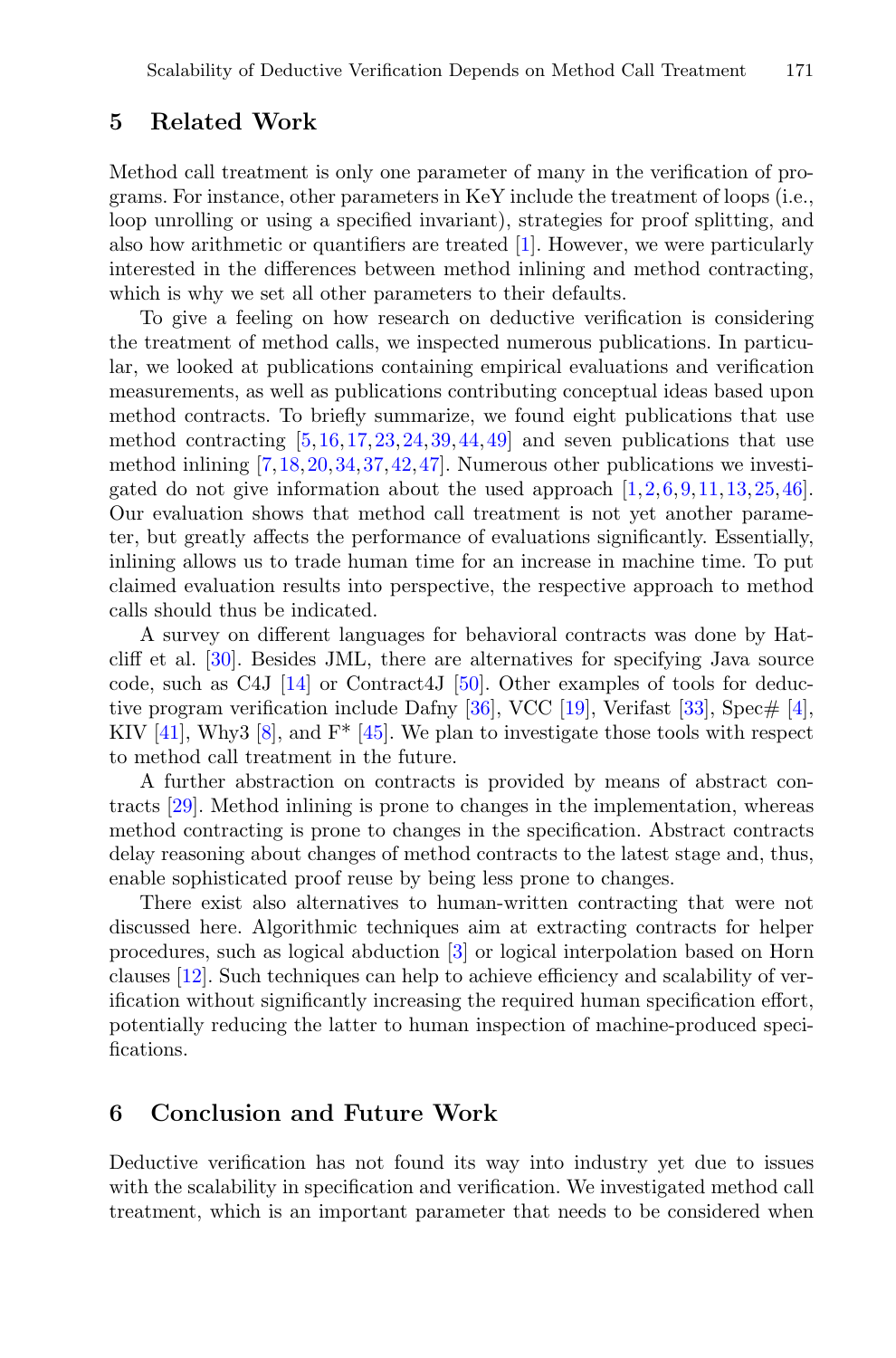working with deductive verification. Our discussion on the differences between method inlining and method contracting reveals that neither approach is superior in all aspects. Surprisingly, an empirical comparison with respect to the verification effort and specification effort has not been made before. We filled that gap by conducting experiments using the program verifier KeY, in which we used artificial programs varying in the number of method calls of each method and the maximum depth of the stack trace.

A sufficient specification for method contracting demands high effort. The study of the circuitous sorting program showed that even specifying small programs to be sufficient for method contracting is hard. However, mainly relying on method inlining in the verification process leads to scalability problems. In this case, our benchmark revealed that inlining over numerous layers is ineffective for re-verification (i.e., time out for the circuitous addition program over a call depth of five). We thus advocate to use an efficient mixture of both, method inlining and method contracting; putting too much work on less impacting specifications may impair the verification effort significantly, whereas a better prioritization is indispensable when programs are specified and verified incrementally  $(cf. Fig. 4d).$  $(cf. Fig. 4d).$  $(cf. Fig. 4d).$ 

To make deductive verification scalable, we need to develop strategies for identifying specifications of prime importance that reduce the accumulated verification effort. To investigate how such strategies may look like, it is necessary to verify more fully-specified programs with respect to the number of proof steps needed, and also to evaluate how other parameters and other verifiers influence the verification effort. In particular for KeY, an additional annotation in the source code to indicate method calls that should be inlined (i.e., even in the presence of a contract) could be integrated to allow for a explicit mixture of method inlining and method contracting. To cope with high specification effort in general, stronger tool support is needed for guiding less experienced developers in the specification process.

**Acknowledgments.** This work was supported by the DFG (German Research Foundation) under the Researcher Unit FOR1800: Controlling Concurrent Change (CCC). We gratefully acknowledge Richard Bubel for fruitful discussions and valuable feedback throughout this work.

# **References**

- <span id="page-13-0"></span>1. Ahrendt, W., Beckert, B., Bubel, R., Hähnle, R., Schmitt, P.H., Ulbrich, M.: Deductive Software Verification – The KeY Book: From Theory to Practice, vol. 10001. Springer, Heidelberg (2016). <https://doi.org/10.1007/978-3-319-49812-6>
- <span id="page-13-2"></span>2. Ahrendt, W., Dylla, M.: A system for compositional verification of asynchronous objects. Sci. Comput. Program. **77**(12), 1289–1309 (2012)
- <span id="page-13-3"></span>3. Albarghouthi, A., Dillig, I., Gurfinkel, A.: Maximal specification synthesis. ACM SIGPLAN Not. **51**, 789–801 (2016)
- <span id="page-13-1"></span>4. Barnett, M., Fähndrich, M., Leino, K.R.M., Müller, P., Schulte, W., Venter, H.: Specification and verification: the Spec# experience. Comm. ACM **54**, 81–91 (2011)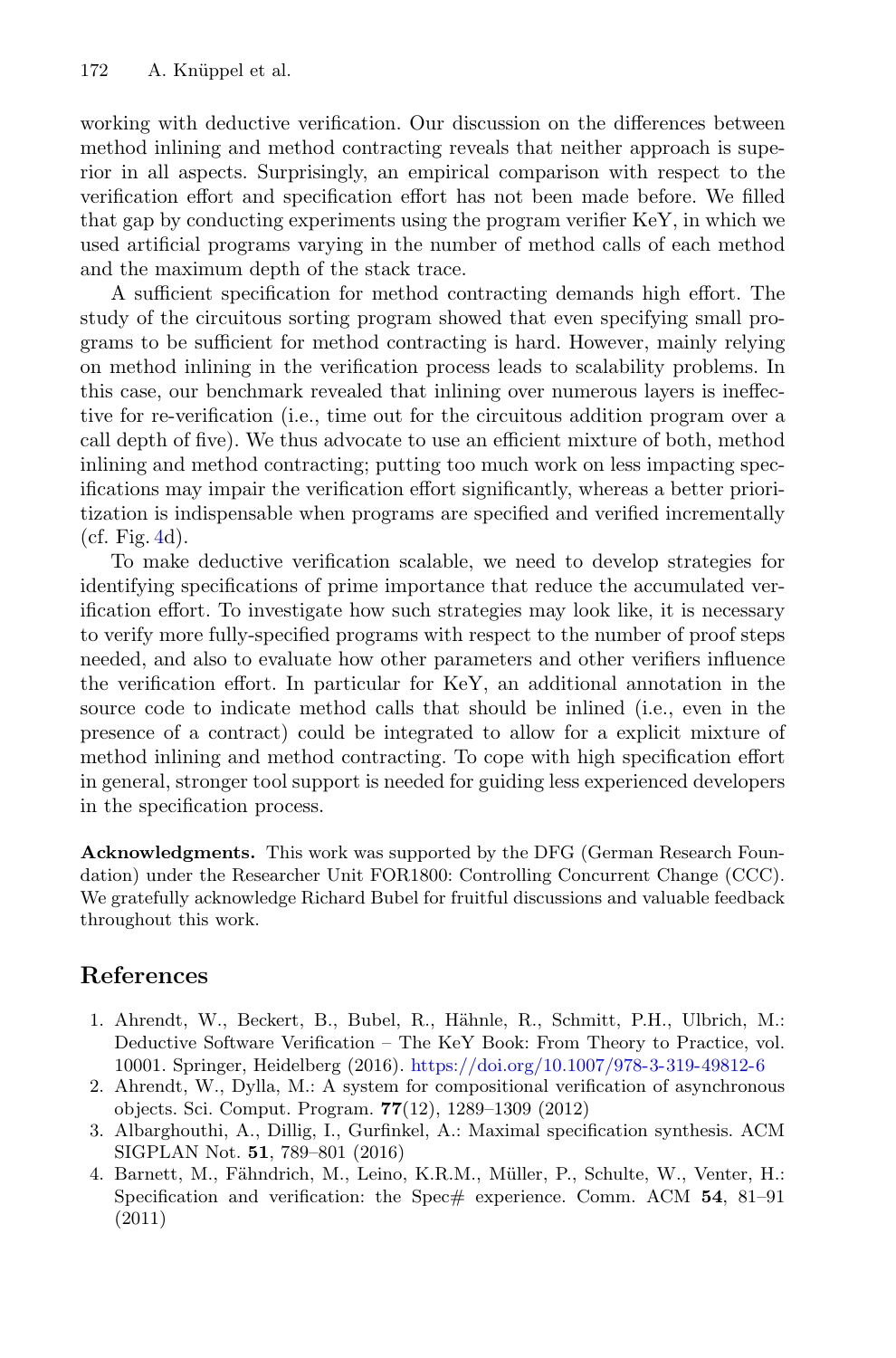- <span id="page-14-3"></span>5. Baumann, C., Beckert, B., Blasum, H., Bormer, T.: Lessons learned from microkernel verification-specification is the new bottleneck. SSV, pp. 18–32 (2012)
- <span id="page-14-10"></span>6. Beckert, B., Grebing, S., Böhl, F.: How to put usability into focus: using focus groups to evaluate the usability of interactive theorem provers. In: Workshop on User Interfaces for Theorem Provers (UITP) (2014)
- <span id="page-14-7"></span>7. Beckert, B., Klebanov, V.: A dynamic logic for deductive verification of concurrent java programs with condition variables. In: Satellite Workshop at CONCUR, p. 3 (2007)
- <span id="page-14-16"></span>8. Bobot, F., Filliâtre, J.-C., Marché, C., Paskevich, A.: Why3: shepherd your herd of provers. In: Proceedings of International Workshop on Intermediate Verification Languages, pp. 53–64 (2011)
- <span id="page-14-11"></span>9. Boldo, S.: Deductive formal verification: how to make your floating-point programs behave. Ph.D. thesis, Université Paris-Sud (2014)
- <span id="page-14-2"></span>10. Borgida, A., Mylopoulos, J., Reiter, R.: On the frame problem in procedure specifications. IEEE Trans. Softw. Eng. (TSE) **21**(10), 785–798 (1995)
- <span id="page-14-12"></span>11. Braibant, T., Jourdan, J.-H., Monniaux, D.: Implementing and reasoning about hash-consed data structures in Coq. J. Autom. Reason. **53**(3), 271–304 (2014)
- <span id="page-14-17"></span>12. Brillout, A., Kroening, D., Rümmer, P., Wahl, T.: An interpolating sequent calculus for quantifier-free presburger arithmetic. In: Giesl, J., Hähnle, R. (eds.) IJCAR 2010. LNCS (LNAI), vol. 6173, pp. 384–399. Springer, Heidelberg (2010). [https://](https://doi.org/10.1007/978-3-642-14203-1_33) [doi.org/10.1007/978-3-642-14203-1](https://doi.org/10.1007/978-3-642-14203-1_33) 33
- <span id="page-14-13"></span>13. Bruns, D., Klebanov, V., Schaefer, I.: Verification of software product lines with delta-oriented slicing. In: Beckert, B., Marché, C. (eds.) FoVeOOS 2010. LNCS, vol. 6528, pp. 61–75. Springer, Heidelberg (2011). [https://doi.org/10.1007/978-3-](https://doi.org/10.1007/978-3-642-18070-5_5) [642-18070-5](https://doi.org/10.1007/978-3-642-18070-5_5)<sub>-5</sub>
- <span id="page-14-14"></span>14. Buchwald, H., Meyerer, F.: C4J: Contracts, Java und Eclipse. Eclipse Mag. **13**(3), 64–69 (2013)
- <span id="page-14-4"></span>15. Burstall, R.: Program Proving as Hand Simulation with a Little Induction. North-Holland, Amsterdam (1974)
- <span id="page-14-6"></span>16. Charguéraud, A.: Characteristic formulae for the verification of imperative programs. In: Proceedings of International Conference Functional Programming (ICFP), vol. 46, pp. 418–430. ACM (2011)
- <span id="page-14-1"></span>17. Cok, D.R.: OpenJML: JML for Java 7 by extending OpenJDK. In: Bobaru, M., Havelund, K., Holzmann, G.J., Joshi, R. (eds.) NFM 2011. LNCS, vol. 6617, pp. 472–479. Springer, Heidelberg (2011). [https://doi.org/10.1007/978-3-642-20398-](https://doi.org/10.1007/978-3-642-20398-5_35) 5 [35](https://doi.org/10.1007/978-3-642-20398-5_35)
- <span id="page-14-8"></span>18. Cok, D.R., Johnson, S.C.: SPEEDY: an eclipse-based IDE for invariant inference. In: Workshop on Formal Integrated Development Environment (F-IDE), 149 (2014)
- <span id="page-14-15"></span>19. Dahlweid, M., Moskal, M., Santen, T., Tobies, S., Schulte, W.: VCC: contractbased modular verification of concurrent C. In: Companion International Conference Software Engineering (ICSEC), pp. 429–430. IEEE (2009)
- <span id="page-14-9"></span>20. de Gouw, S., de Boer, F., Ahrendt, W., Bubel, R.: Integrating deductive verification and symbolic execution for abstract object creation in dynamic logic. Softw. Syst. Model. **15**, 1–24 (2014)
- <span id="page-14-5"></span>21. de Gouw, S., Rot, J., de Boer, F.S., Bubel, R., Hähnle, R.: OpenJDK's Java.utils.Collection.sort() is broken: the good, the bad and the worst case. In: Kroening, D., Păsăreanu, C.S. (eds.) CAV 2015. LNCS, vol. 9206, pp. 273-289. Springer, Cham (2015). [https://doi.org/10.1007/978-3-319-21690-4](https://doi.org/10.1007/978-3-319-21690-4_16) 16
- <span id="page-14-0"></span>22. Dijkstra, E.W.: A Discipline of Programming, 1st edn. Prentice Hall PTR, Upper Saddle River (1976)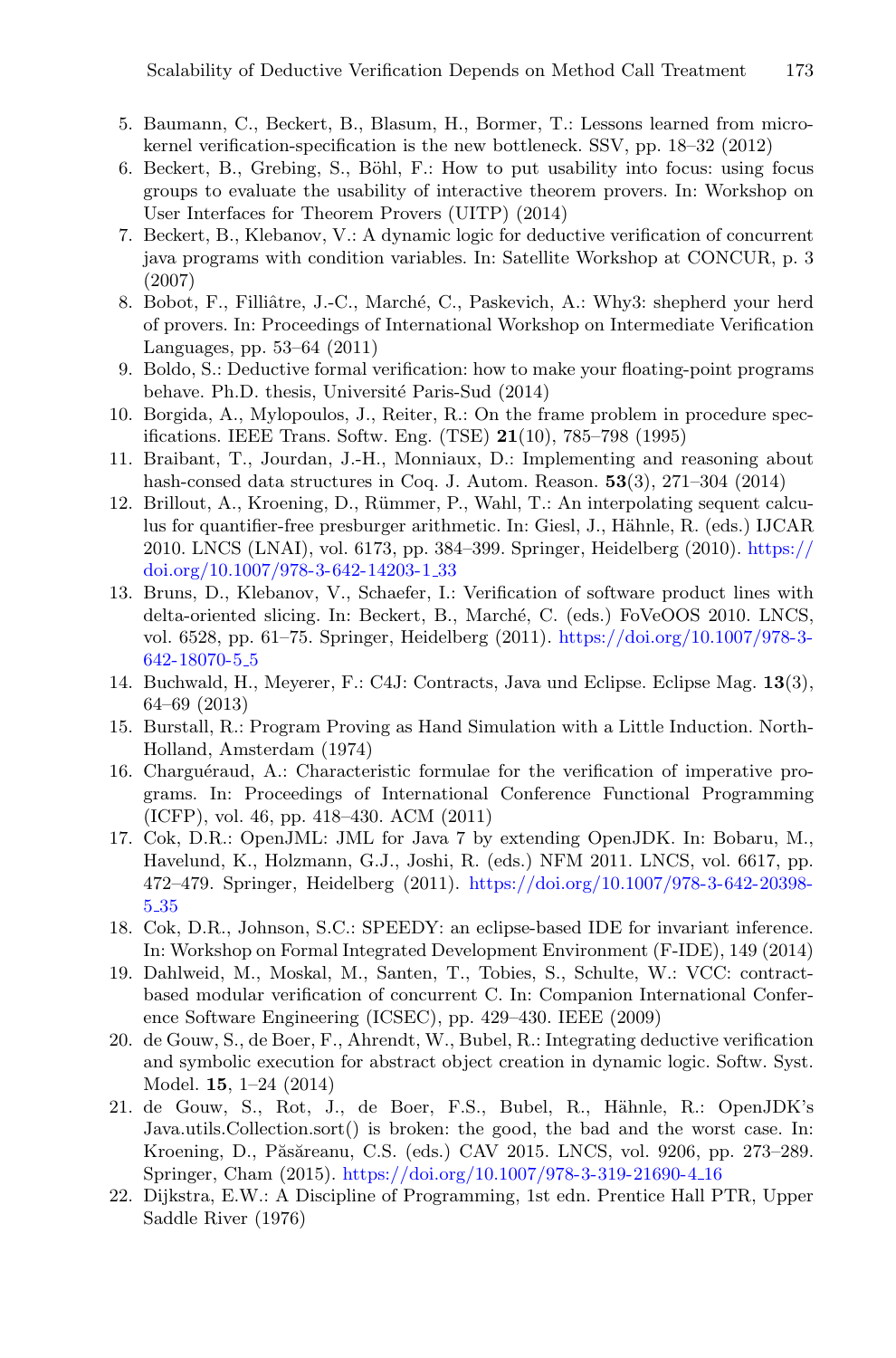- <span id="page-15-8"></span>23. El Ghazi, A.A., Ulbrich, M., Gladisch, C., Tyszberowicz, S., Taghdiri, M.: JKelloy: a proof assistant for relational specifications of java programs. In: Badger, J.M., Rozier, K.Y. (eds.) NFM 2014. LNCS, vol. 8430, pp. 173–187. Springer, Cham (2014). [https://doi.org/10.1007/978-3-319-06200-6](https://doi.org/10.1007/978-3-319-06200-6_13) 13
- <span id="page-15-9"></span>24. Engel, C.: Deductive verification of safety-critical Java programs. Ph.D. thesis, Karlsruhe Institute of Technology (2009)
- <span id="page-15-13"></span>25. Filliâtre, J.-C.: Deductive program verification. Ph.D. thesis, Université Paris (2011)
- <span id="page-15-1"></span>26. Filliâtre, J.-C., Marché, C.: The why/krakatoa/caduceus platform for deductive program verification. In: Damm, W., Hermanns, H. (eds.) CAV 2007. LNCS, vol. 4590, pp. 173–177. Springer, Heidelberg (2007). [https://doi.org/10.1007/978-3-](https://doi.org/10.1007/978-3-540-73368-3_21) [540-73368-3](https://doi.org/10.1007/978-3-540-73368-3_21) 21
- <span id="page-15-5"></span>27. Floyd, R.W.: Assigning meanings to programs. Math. Aspects Comput. Sci. **19**, 19–32 (1967)
- <span id="page-15-7"></span>28. Fowler, M.: Refactoring: Improving the Design of Existing Code. Addison-Wesley, Boston (2000)
- <span id="page-15-17"></span>29. Hähnle, R., Schaefer, I., Bubel, R.: Reuse in software verification by abstract method calls. In: Bonacina, M.P. (ed.) CADE 2013. LNCS (LNAI), vol. 7898, pp. 300–314. Springer, Heidelberg (2013). [https://doi.org/10.1007/978-3-642-38574-](https://doi.org/10.1007/978-3-642-38574-2_21) 2 [21](https://doi.org/10.1007/978-3-642-38574-2_21)
- <span id="page-15-14"></span>30. Hatcliff, J., Leavens, G.T., Leino, K.R.M., M¨uller, P., Parkinson, M.: Behavioral interface specification languages. ACM Comput. Surv. **44**(3), 16:1–16:58 (2012)
- <span id="page-15-3"></span>31. Hoare, C.A.R.: An axiomatic basis for computer programming. Comm. ACM **12**(10), 576–580 (1969)
- <span id="page-15-0"></span>32. Hoare, T.: The verifying compiler: a grand challenge for computing research. In: Böszörményi, L., Schojer, P. (eds.) JMLC 2003. LNCS, vol. 2789, pp. 25–35. Springer, Heidelberg (2003). [https://doi.org/10.1007/978-3-540-45213-3](https://doi.org/10.1007/978-3-540-45213-3_4) 4
- <span id="page-15-16"></span>33. Jacobs, B., Smans, J., Philippaerts, P., Vogels, F., Penninckx, W., Piessens, F.: VeriFast: a powerful, sound, predictable, fast verifier for C and Java. In: Bobaru, M., Havelund, K., Holzmann, G.J., Joshi, R. (eds.) NFM 2011. LNCS, vol. 6617, pp. 41–55. Springer, Heidelberg (2011). [https://doi.org/10.1007/978-3-642-20398-](https://doi.org/10.1007/978-3-642-20398-5_4) [5](https://doi.org/10.1007/978-3-642-20398-5_4) 4
- <span id="page-15-11"></span>34. Ji, R., Bubel, R.: PE-KeY: a partial evaluator for Java programs. In: Derrick, J., Gnesi, S., Latella, D., Treharne, H. (eds.) IFM 2012. LNCS, vol. 7321, pp. 283–295. Springer, Heidelberg (2012). [https://doi.org/10.1007/978-3-642-30729-4](https://doi.org/10.1007/978-3-642-30729-4_20) 20
- <span id="page-15-4"></span>35. Leavens, G.T., Cheon, Y.: Design by Contract with JML, September 2006
- <span id="page-15-15"></span>36. Leino, K.R.M.: Dafny: an automatic program verifier for functional correctness. In: Clarke, E.M., Voronkov, A. (eds.) LPAR 2010. LNCS (LNAI), vol. 6355, pp. 348–370. Springer, Heidelberg (2010). [https://doi.org/10.1007/978-3-642-17511-](https://doi.org/10.1007/978-3-642-17511-4_20) 4 [20](https://doi.org/10.1007/978-3-642-17511-4_20)
- <span id="page-15-12"></span>37. Leino, K.R.M.: Automating induction with an SMT solver. In: Kuncak, V., Rybalchenko, A. (eds.) VMCAI 2012. LNCS, vol. 7148, pp. 315–331. Springer, Heidelberg (2012). [https://doi.org/10.1007/978-3-642-27940-9](https://doi.org/10.1007/978-3-642-27940-9_21) 21
- <span id="page-15-2"></span>38. Meyer, B.: Object-Oriented Software Construction, 1st edn. Prentice-Hall Inc., Upper Saddle River (1988)
- <span id="page-15-10"></span>39. Mostowski, W.: Fully verified Java card API reference implementation. Verify, 7 (2007)
- <span id="page-15-6"></span>40. Posegga, J., Vogt, H.: Byte code verification for Java smart cards based on model checking. In: Quisquater, J.-J., Deswarte, Y., Meadows, C., Gollmann, D. (eds.) ESORICS 1998. LNCS, vol. 1485, pp. 175–190. Springer, Heidelberg (1998). <https://doi.org/10.1007/BFb0055863>